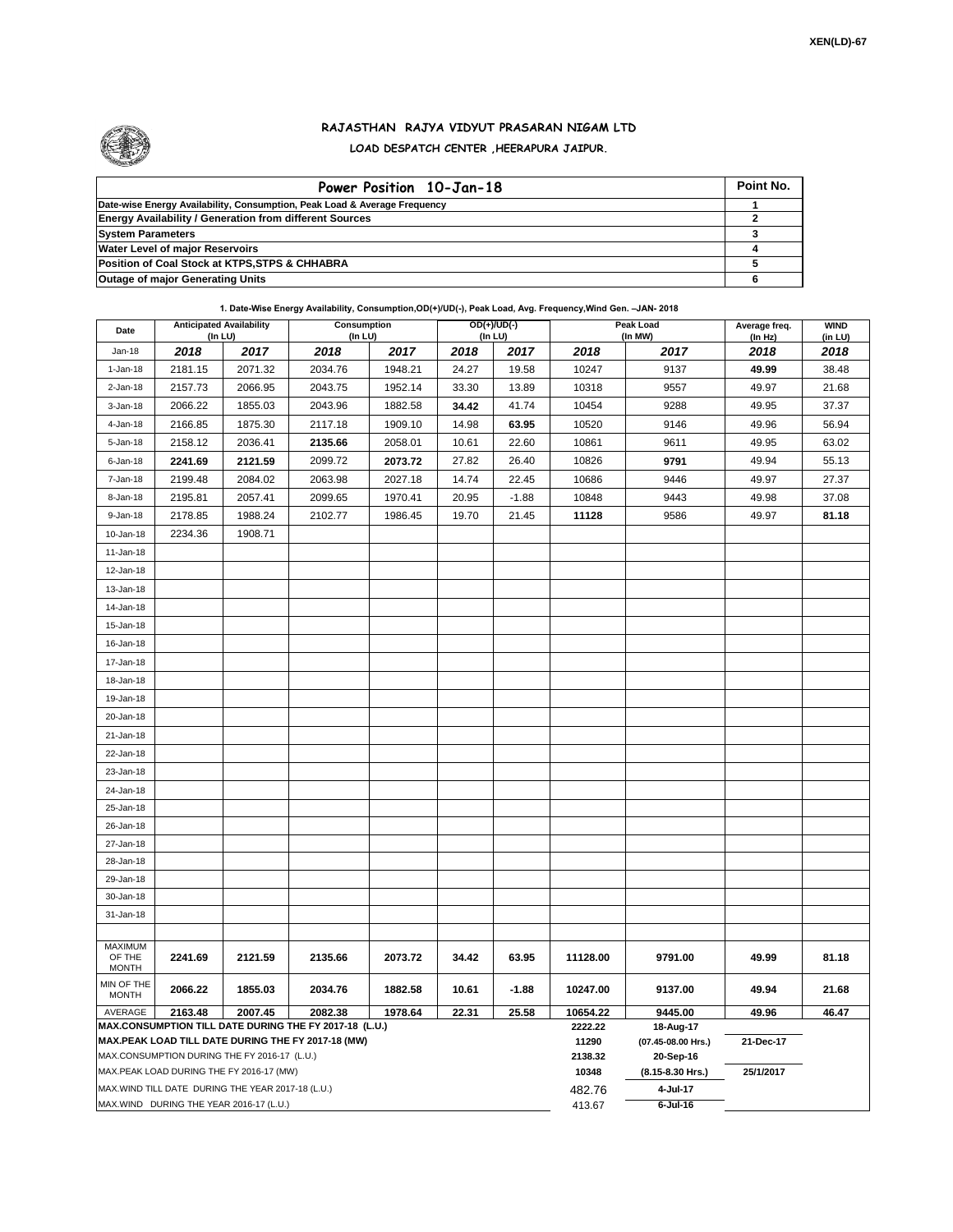## **2.Anticipated Availability/Generation From Different Sources**

| (In LU)        |                                                                                          |                    |                    |                    |  |  |  |  |  |
|----------------|------------------------------------------------------------------------------------------|--------------------|--------------------|--------------------|--|--|--|--|--|
| S.No.          | Sources Available to Rajasthan / Installed                                               | Prior              | Prior              | Actual             |  |  |  |  |  |
|                | Capacity as on 30.09.2016                                                                | assessment of I    | assessment of      | Energy             |  |  |  |  |  |
|                | (In MW)                                                                                  | Avail. For next    | Avail.             | Received           |  |  |  |  |  |
|                |                                                                                          | Dav                | 9-Jan-18           |                    |  |  |  |  |  |
| 1              | KTPS (1240/1240)                                                                         | 245.00             | 247.00             | 231.79             |  |  |  |  |  |
| $\overline{2}$ | STPS (1500/1500)                                                                         | 218.00             | 224.00             | 192.41             |  |  |  |  |  |
| 3              | DHOLPUR GAS CCPP (330/330)                                                               | 0.00               | 0.00               | 0.00               |  |  |  |  |  |
| 4<br>5         | RAMGARH (273.5/273.5)<br>RAPP-A(200/200)                                                 | 19.00<br>43.00     | 11.00<br>43.00     | 11.72<br>44.61     |  |  |  |  |  |
| 6              | MAHI (140/140)                                                                           | 0.00               | 0.00               | 9.05               |  |  |  |  |  |
| 7              | CHAMBAL (RPS+JS) (135.5/271)                                                             | 38.62              | 38.62              | 29.82              |  |  |  |  |  |
| 8              | GIRAL LIGNITE (250/250)                                                                  | 0.00               | 0.00               | 0.00               |  |  |  |  |  |
| 9              | CHHABRA TPS 1000/1000)<br>ADANI (TPS) + KALISINDH (TPS)                                  | 164.00             | 163.00             | 150.77             |  |  |  |  |  |
| 10             | (1200+1200/1320+1200)                                                                    | 421.00             | 421.00             | 383.74             |  |  |  |  |  |
| 11             | WIND FARM (3980.40/4119.15)                                                              | 74.00              | 57.50              | 81.18              |  |  |  |  |  |
| 12             | SOLAR POWER(737.70/1295.70)                                                              | 0.00               | 0.00               | 0.00               |  |  |  |  |  |
| 13             | CAPTIVE POWER PLANTS                                                                     | 0.00               | 0.00               | 0.00               |  |  |  |  |  |
| 14<br>15       | REGIONAL (INTRA STATE) O.A. (VLTPS)<br><b>OPEN ACCESS</b>                                | 0.00<br>1.97       | 0.00<br>10.56      | 0.00<br>10.56      |  |  |  |  |  |
| 16             | BIOMASS - (101.95/119.25)                                                                | 5.00               | 4.00               | 4.80               |  |  |  |  |  |
| 17             | BARSINGHSAR LTPS(250/250)                                                                | 54.00              | 54.00              | 51.95              |  |  |  |  |  |
| 18             | RAJWEST (1080/1080)                                                                      | 201.00             | 201.00             | 183.72             |  |  |  |  |  |
| 19             | <b>TOTAL (A): 1-18</b><br><b>BBMB COMPLEX</b>                                            | 1484.59            | 1474.68            | 1386.12            |  |  |  |  |  |
|                | a) BHAKRA(230.79/1516.3)                                                                 | 27.50              | 28.26              | 27.42              |  |  |  |  |  |
|                | b) DEHAR (198/990)                                                                       | 4.93               | 5.73               | 5.01               |  |  |  |  |  |
|                | c) PONG (231.66/396)                                                                     | 28.47              | 27.25              | 28.57              |  |  |  |  |  |
|                | TOTAL: a TO c                                                                            | 60.90              | 61.24              | 61.00              |  |  |  |  |  |
| 20             | <b>CENTRAL STATIONS</b><br>d) SINGRAULI (300/2000)                                       | 82.22              | 84.40              | 84.40              |  |  |  |  |  |
|                | e) RIHAND<br>(310.24/3000)                                                               | 129.84             | 129.90             | 129.90             |  |  |  |  |  |
|                | f) UNCHAHAR-I(20/420)                                                                    | 16.10              | 5.63               | 5.02               |  |  |  |  |  |
|                | g) UNCHAHAR-II& III(61/630)                                                              | 38.64              | 22.58              | 20.06              |  |  |  |  |  |
|                | h) INDIRA GANDHI STPS(JHAJHAR) 0.00/1500)<br>i) NCTPS DADRI St-II (43.22/980) + DADRI-TH | 0.00<br>17.34      | 0.00<br>15.79      | 0.00<br>13.46      |  |  |  |  |  |
|                | j) DADRI GAS (77/830)                                                                    | 0.00               | 0.00               | 0.00               |  |  |  |  |  |
|                | (83.07/419)<br>k) ANTA                                                                   | 16.11              | 10.62              | 10.32              |  |  |  |  |  |
|                | I) AURAIYA<br>(61.03/663)                                                                | 0.00               | 0.00               | 0.00               |  |  |  |  |  |
|                | m) NAPP<br>(44/440)                                                                      | 10.97              | 10.06              | 10.06              |  |  |  |  |  |
|                | n) RAPP-B<br>(125/440)<br>o) RAPP-C<br>(88/440)                                          | 16.66<br>20.10     | 16.66<br>20.10     | 16.66<br>20.10     |  |  |  |  |  |
|                | p) SALAL<br>(20.36/690)                                                                  | 0.63               | 0.79               | 0.66               |  |  |  |  |  |
|                | q) URI<br>(70.37/720)                                                                    | 3.15               | 3.08               | 2.98               |  |  |  |  |  |
|                | r) TANAKPUR<br>(10.86/94)                                                                | 0.61               | 0.33               | 0.33               |  |  |  |  |  |
|                | s) CHAMERA - (105.84/540)<br>t) CHAMERA-II (29.01/300)                                   | 2.94<br>0.92       | 2.94<br>0.87       | 2.94<br>0.87       |  |  |  |  |  |
|                | u) CHAMERA-III (25.21/231)                                                               | 0.71               | 0.71               | 0.71               |  |  |  |  |  |
|                | v) DHAULIGANGA (27/280)                                                                  | 0.81               | 0.81               | 0.81               |  |  |  |  |  |
|                | w) DULHASTI (42.42/390)                                                                  | 2.39               | 2.94               | 2.69               |  |  |  |  |  |
|                | x) SEWA (13/120)                                                                         | 0.39               | 0.39               | 0.39               |  |  |  |  |  |
|                | y) NJPC (112.00/1500)+RAMPUR(31.808/412.02)                                              | 6.15               | 6.24               | 6.24               |  |  |  |  |  |
|                | z) TEHRI (75/1000)<br>aa) KOTESHWR (33.44/400) + PARBATI3 (56.73/520)                    | 7.57<br>2.55       | 7.57<br>2.55       | 7.57<br>5.98       |  |  |  |  |  |
|                | ab) TALA                                                                                 | 0.25               | 0.25               | 0.25               |  |  |  |  |  |
|                | ac) MUNDRA UMPP (380/4000)                                                               | 82.04              | 82.65              | 82.65              |  |  |  |  |  |
|                | ad) SASAN (372/3960)                                                                     | 88.80              | 88.80              | 88.80              |  |  |  |  |  |
|                | ae) FRKKA+KHLGN+TLCHR (70.18/3940)                                                       | 20.86              | 20.67              | 19.42              |  |  |  |  |  |
|                | af) URS POWER(DADRITH-I)<br>TOTAL SCHEDULE(a TO af)                                      | 0.00<br>629.65     | 0.00<br>598.59     | 0.00<br>594.27     |  |  |  |  |  |
|                | LOSSES                                                                                   | $-42.67$           | $-40.47$           | $-43.39$           |  |  |  |  |  |
|                | <b>NET SCHEDULED</b>                                                                     | 586.98             | 558.12             | 550.88             |  |  |  |  |  |
| 21             | BILATERAL (REG.) EXCL. BANKING                                                           | 3.10               | 3.10               | 3.10               |  |  |  |  |  |
| 22             | BANKING                                                                                  | 15.69              | 15.69              | 15.69              |  |  |  |  |  |
| 23             | BILATERAL(INTER-REG.). EXCLUDING (ISOA &<br>BANKING)                                     | 112.87             | 114.60             | 112.87             |  |  |  |  |  |
| 24             | INTER STATE OPEN ACCESS (BILATERAL+IEX)                                                  | $-1.97$            | $-10.56$           | $-10.56$           |  |  |  |  |  |
| 25             | <b>INDIAN ENERGY EXCHANGE</b>                                                            | 33.10              | 24.95              | 24.95              |  |  |  |  |  |
|                | <b>TOTAL(B): (19 TO 25)</b>                                                              | 749.77             | 704.18             | 696.95             |  |  |  |  |  |
|                | TOTAL GENERATION (A +B) : 1 TO 25                                                        |                    |                    | 2083.06            |  |  |  |  |  |
|                | OVER DRAWAL (+)/UNDER DRAWAL (-)                                                         |                    |                    | 19.70              |  |  |  |  |  |
|                | <b>GRAND TOTAL</b><br><b>LAST YEAR</b>                                                   | 2234.36<br>1908.71 | 2178.85<br>1988.24 | 2102.77<br>1986.45 |  |  |  |  |  |
|                |                                                                                          |                    |                    |                    |  |  |  |  |  |